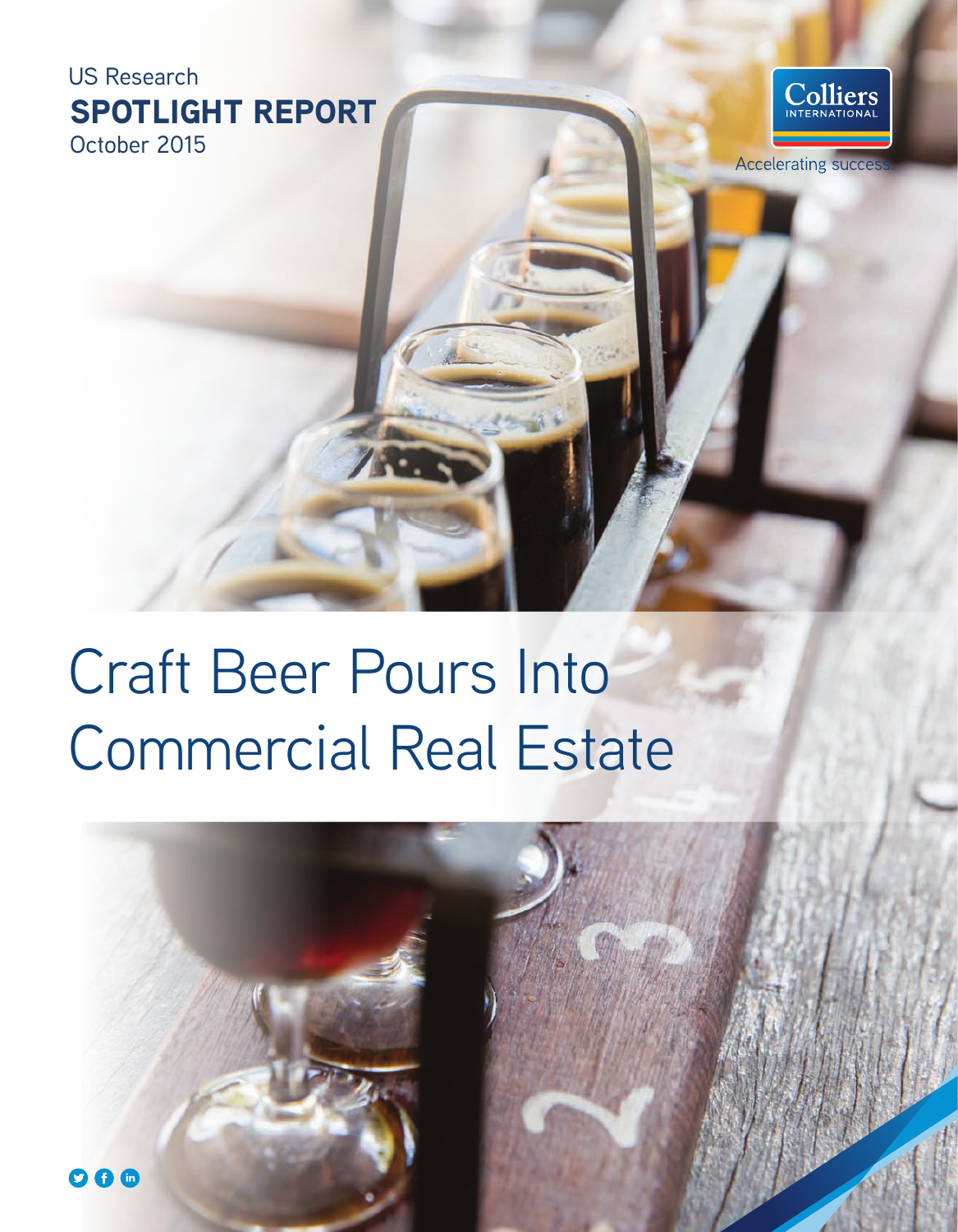## Executive Summary

The growing popularity of craft beer in the United States presents opportunities for owners of both warehouses and retail spaces to purpose their buildings to enable brewers to produce and/or sell their output. In the leading markets we surveyed, Colliers International identifed more than 400 breweries being planned, potentially representing 3 million SF of new craft beer inventory. The vast majority will be located in industrial space whether in a multi-tenant industrial complex or a larger single-tenant industrial building while the remaining breweries will operate in a retail restaurant location, more commonly known as a brewpub. Each brewery will typically include dedicated space that acts as a retail component that is used to sell directly to consumers in the form of carry out or an on-site taproom within the same operational space their product is manufactured.

#### U.S. Craft Beer Market Share Continues to Grow

Fueled by consumer demand, the number of U.S. craft breweries has skyrocketed, with new craft breweries opening across the country. These new breweries are producing a more diverse, higher-quality beer than the traditional mass-produced lagers. Overall, beer market sales last year were \$101.5 billion nationally. Craft brewers now account for almost one-ffth of the total beer market sales, produced in some 3,400 small breweries, according to the Brewers Association, (a trade group representing craft brewers). The large national brewers account for over 80% of that total despite operating out of fewer than 50 plants nationwide.

The craft beer industry is segmented into three categories: microbreweries, brewpubs and regional craft breweries. From 2013 to 2014, the number of craft breweries in the United States increased by 19.4% compared to a decline of 14.8% in non-craft breweries. The number of breweries is projected to increase by an annualized rate of 7.1% between 2015 and 2020 according to the *IBIS World: 2015 Craft Beer Production Industry Report*, which would bring the total number of U.S. breweries to more than 5,300.

The proliferation of craft brewing, at the expense of traditional large breweries, suggests a much more local, "grass roots" movement, which, in contrast to a highly-consolidated non-craft beer industry, is now much more geographically diverse and refects an evolving

#### **Trend in Craft Breweries by Category**



#### **Craft Brewers Defned**

Small **-** Annual production of 6 million barrels of beer or fewer (approximately 3% of U.S. annual sales). Beer production is attributed to the rules of alternating proprietorships.

Independent **-** Less than 25% of the craft brewery is owned or controlled (or equivalent economic interest) by an alcoholic beverage industry member that is not itself a craft brewer.

Traditional **-** A brewer with a majority of its total beverage alcohol volume in beers whose favor derives from traditional or innovative brewing ingredients and their fermentation. Flavored malt beverages (FMBs) are not considered beers.

Source: Brewers Association

#### **Craft Beer Industry Market Segments**

Microbrewery **-** A brewery that produces fewer than 15,000 barrels (17,600 hectoliters) of beer per year with 75% or more of its beer sold off-site. Microbreweries sell to the public by one or more of the following methods: the traditional three-tier system (brewer to wholesaler to retailer to consumer); the two-tier system (brewer acting as wholesaler to retailer to consumer); and, directly to the consumer through carry-outs and/or on-site tap-room or restaurant sales.

Brewpub - A restaurant-brewery that sells 25% or more of its beer on site. The beer is brewed primarily for sale in the restaurant and bar. The beer is often dispensed directly from the brewery's storage tanks. Where allowed by law, brewpubs often sell beer "to go" and/or distribute to off-site accounts. Note: The Brewers Association recategorizes a company as a microbrewery if its off-site (distributed) beer sales exceed 75%.

Contract Brewing Company **-** A business that hires another brewery to produce its beer. It can also be a brewery that hires another brewery to produce additional beer. The contract brewing company handles marketing, sales and distribution of its beer, while generally leaving the brewing and packaging to its producer-brewery (which, confusingly, is also sometimes referred to as a contract brewery).

Regional Craft Brewery **-** An independent regional brewery with a majority of volume in "traditional" or "innovative" beers.

Source: Brewers Association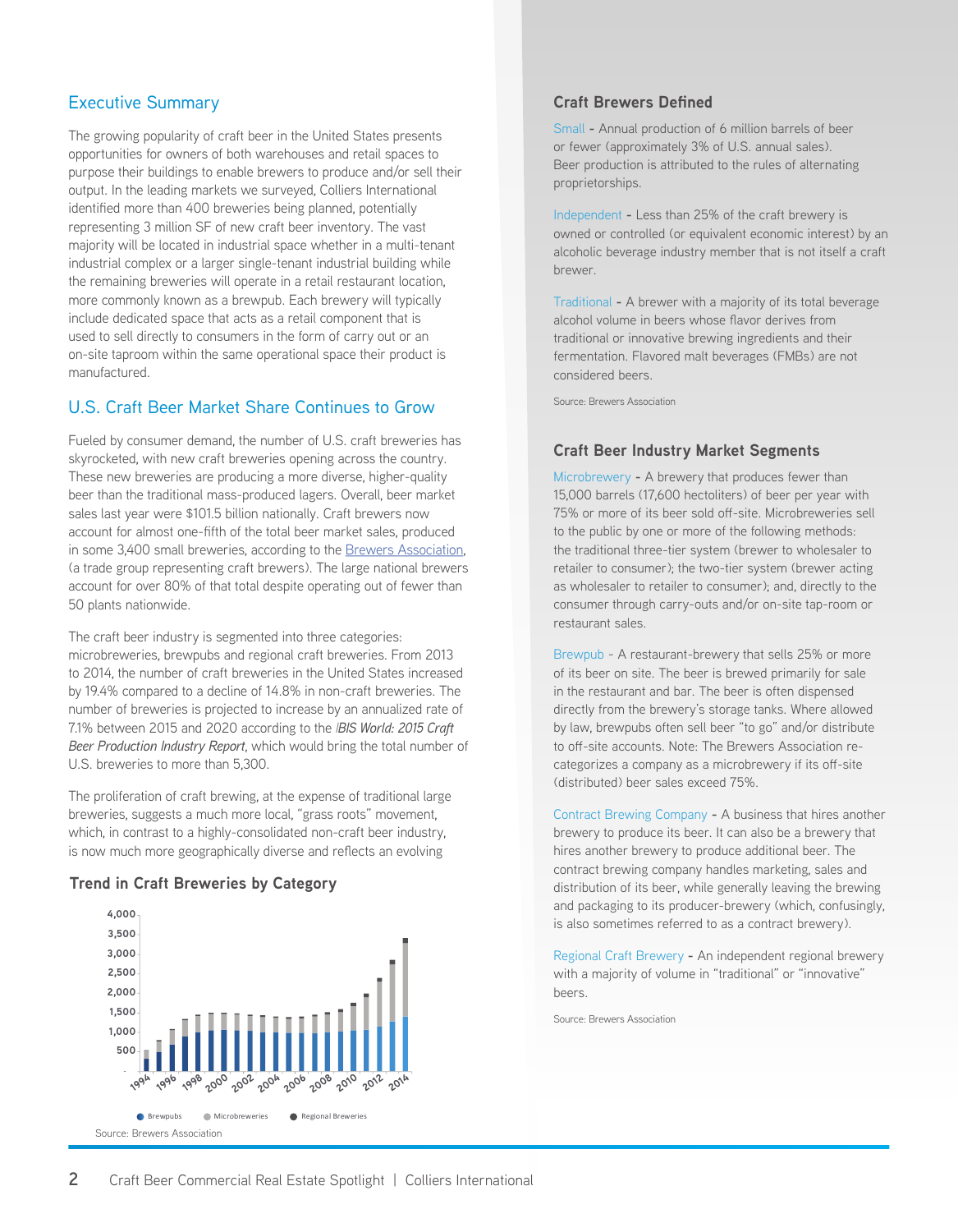consumer palate and provides more opportunities for property owners to be part of the movement.

This evolving economic model is leading to broader growth and benefting a greater number of metro areas rather than just the small number of markets where the large traditional major breweries are based. The growth in craft beer sales, up 22% from 2013, has garnered the attention of large non-craft breweries whose sales continue to decline, dropping 2.4% year-over-year in 2014. As a result, some large non-craft breweries have begun to position themselves in the craft beer market through the acquisition of successful craft breweries. And while craft beer is still far from dominating non-craft breweries, the growth in the craft beer market share indicates changing consumer tastes are altering the beer industry landscape.

| <b>Total Number of U.S. Breweries</b> |                                  |                                                                        |          |                            |  |  |
|---------------------------------------|----------------------------------|------------------------------------------------------------------------|----------|----------------------------|--|--|
|                                       | # OF<br><b>BREWERIES</b><br>2013 | $13 - 14$<br># OF<br><b>BREWERIES</b><br><b>GROWTH</b><br>(% )<br>2014 |          | $13 - 14$<br><b>GROWTH</b> |  |  |
| <b>Craft Breweries</b>                | 2.863                            | 3.418                                                                  | 19.4%    | 556                        |  |  |
| Non-Craft Breweries                   | 54                               | 46                                                                     | $-14.8%$ | -8                         |  |  |
| <b>Total Breweries</b>                | 2.917                            | 3.464                                                                  | 18.8%    | 548                        |  |  |

Sources: Brewers Association, IBIS World

| <b>Total U.S. Beer Sales</b> |                                     |                                      |                                    |  |  |
|------------------------------|-------------------------------------|--------------------------------------|------------------------------------|--|--|
|                              | <b>BEER SALES 2013</b><br>(BLLIONS) | <b>BEER SALES 2014</b><br>(BILLIONS) | $13 - 14$<br><b>GROWTH</b><br>(% ) |  |  |
| <b>Craft Breweries</b>       | \$16.1                              | \$19.6                               | 21.7%                              |  |  |
| Non-Craft Breweries          | \$83.9                              | \$81.9                               | $-2.4%$                            |  |  |
| <b>Total Sales</b>           | \$100.0                             | \$101.5                              | 1.5%                               |  |  |

Source: Brewers Association

## The Economic Impact of Craft Beer

A 2012 study by the Brewers Association estimated the total economic impact of the craft beer industry contributed \$33.9 billion and 360,000 jobs to the U.S. economy. During that year, California ranked frst out of all 50 states in both the number of craft breweries (381) and economic impact (\$4.6 billion). Texas, New York, Pennsylvania and Colorado round out the top five states, accounting for 24% of total economic impact for U.S. craft beer.

## The Garage-to-Glass Movement

The road to craft brewing typically begins as a venture in home brewing, often in a garage, shed or on a back patio, offering an avenue for novices to start brewing beer relatively quickly and inexpensively. Once their skills have been honed, many of the more avid home brewers seek to broaden their commercial market; breweries in this planning phase face a gauntlet of challenges in making their dream brewery a reality. From leasing space, space planning, permitting, and capital requirements, the transition into the commercial brewing arena does not come easy.

#### **Top 10 Craft Beer States (Based on economic impact)**

| <b>REGION</b>     | <b>ECONOMIC</b><br><b>IMPACT</b><br>(MILLIONS) | % OF TOTAL<br><b>ECONOMIC</b><br><b>IMPACT</b> | <b>EMPLOYMENT</b><br>$(FTE*)$ | # OF CRAFT<br><b>BREWERIES^</b> |
|-------------------|------------------------------------------------|------------------------------------------------|-------------------------------|---------------------------------|
| California        | \$4.693                                        | 13.8%                                          | 44,720                        | 444                             |
| Texas             | \$2.316                                        | 6.8%                                           | 20.171                        | 113                             |
| New York          | \$2.191                                        | 6.5%                                           | 20.818                        | 154                             |
| Pennsylvania      | \$1.964                                        | 5.8%                                           | 20.867                        | 139                             |
| Colorado          | \$1.634                                        | 4.8%                                           | 19,251                        | 175                             |
| <b>Illinois</b>   | \$1,324                                        | 3.9%                                           | 13.982                        | 114                             |
| Oregon            | \$1.295                                        | 3.8%                                           | 14.883                        | 207                             |
| Ohio              | \$1.261                                        | 3.7%                                           | 10.731                        | 103                             |
| Washington        | \$1,006                                        | 3.0%                                           | 13,148                        | 246                             |
| <b>U.S. TOTAL</b> | \$33,893                                       | 100.0%                                         | 363,703                       | 3,418                           |

Note: \*FTE stands for Full Time Equivalent ^2014 totals Source: Brewers Association, 2012 Economic Impact Study

A growing trend has begun to emerge to ease the transition from home brewer to commercial brewer. Brewery incubators have started popping up across the country in both large and small markets providing serious brewers with the step-by-step guidance to become a full-fedged commercial brewery. In our survey of 29 markets, a third indicated that their market had an incubator presence while 14% indicated that brewery incubator space is in the planning phase within their market.

#### **% of Colliers Markets with Incubator Space**



Source: Colliers International

With the continued popularity of craft beers and a desire from consumers to brew their very own batch, brewery incubator facilities will surely continue to expand into more markets across the U.S., providing home brewers an easier path into the commercial craft beer arena.

#### Craft Breweries' Increased Footprint in Commercial Real Estate **% of Occupied Space by Building Tenancy**

In an effort to better gauge the impact the craft beer industry has been having on commercial real estate in recent years, Colliers International took a deeper look at craft breweries in 29 markets across the country. The goal was to look at the craft beer boom and<br>the effect it has had on commercial real estate by measuring the the efect it has had on commercial real estate by measuring the industry's total footprint in the surveyed markets along with square foot growth rates during the last couple of years.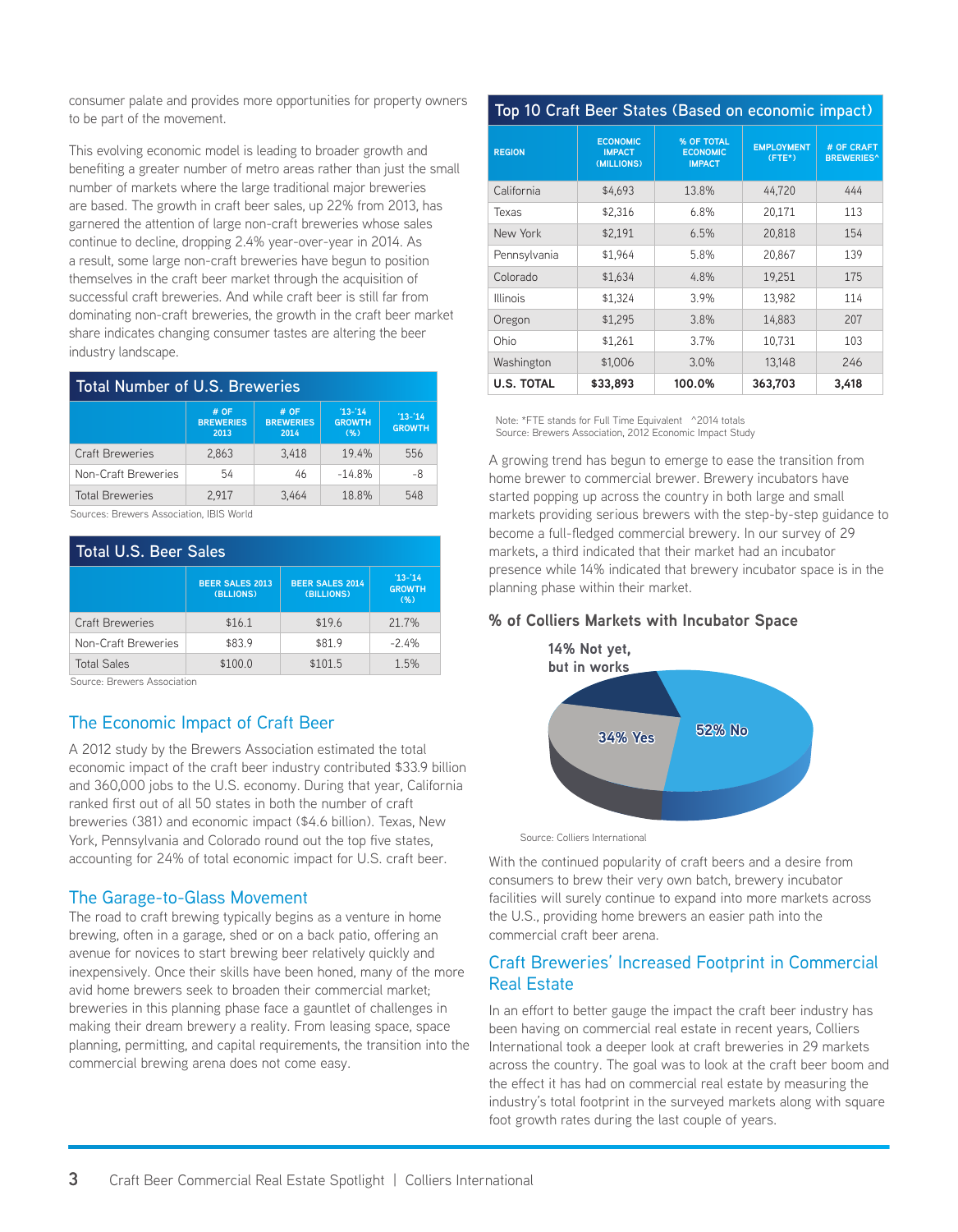| Average Occupied SF by Type and Year Established |                 |              |                 |            |  |
|--------------------------------------------------|-----------------|--------------|-----------------|------------|--|
| <b>YEAR ESTABLISHED</b>                          | <b>BREWPUBS</b> | <b>MICRO</b> | <b>REGIONAL</b> | <b>ALL</b> |  |
| 1980-1989                                        | 8.543           | 9.442        | 47.454          | 20,682     |  |
| 1990-1999                                        | 7.946           | 13.664       | 45,813          | 15,179     |  |
| 2000-2009                                        | 7.119           | 9.270        | 22,197          | 9.673      |  |
| $2010+$                                          | 7.732           | 6.702        | 57.164          | 7.717      |  |
| <b>Grand Total</b>                               | 7,733           | 7,569        | 42,088          | 9,758      |  |

Sources: CoStar, Colliers International

As reported in their August 2015 report, IBIS observes that regional craft beer production tends to parallel the nearby population (areas of higher population tend to have a higher share of establishments). Additionally, relative to their large beer manufacturing counterparts, the smaller size of craft beer establishments means that craft beer operations tend to prefer to be near major metro areas. Our survey fndings confrm this. Colliers surveyed the space of 1,457 craft breweries across 29 markets, which together account for an estimated 14.9 million SF of commercial space where beer manufacturing occurs.

These breweries were categorized into 3 groups:

- **1. Brewpubs** typically located in a retail restaurant location that allows for a limited amount of beer manufacturing on-site
- **2. Microbreweries** typically located within a small single -tenant industrial building or multi-tenant industrial complex
- **3. Regional breweries** tend to locate in larger single-tenant industrial warehouse buildings due to the increased size requirement for their operation

Our fndings are as follows:

- Overall growth of the craft beer footprint was 20.7% from 2013 to 2014
- Growth in the craft beer industry is expected to continue across most markets in our survey, with another 418 breweries identifed in the planning phases.
- Across the 29 markets, close to half the total square footage (45.6%) is occupied by microbreweries. Regional breweries follow with more than a quarter (30.2%), with brewpubs close behind at 24.2%.
- Moreover, the microbrewery share is growing. They accounted for less than 10% of the craft brewery space from 1980 to 1989, but now account for two-thirds of the craft brewery space of businesses established after 2010.
- The average total area of operation for brewpubs is 7,733 SF, microbreweries 7,569 SF. Regional breweries are much larger, with an average area of 42,088 SF. The overall average is 9,758 SF when the three categories are combined. We used these numbers to develop market-wide averages with the following results:

**Average Occupied SF by Year Established**









Sources: CoStar, Colliers International



**Top 5 Metros by Craft Brewery Inventory**

Sources: CoStar, Colliers International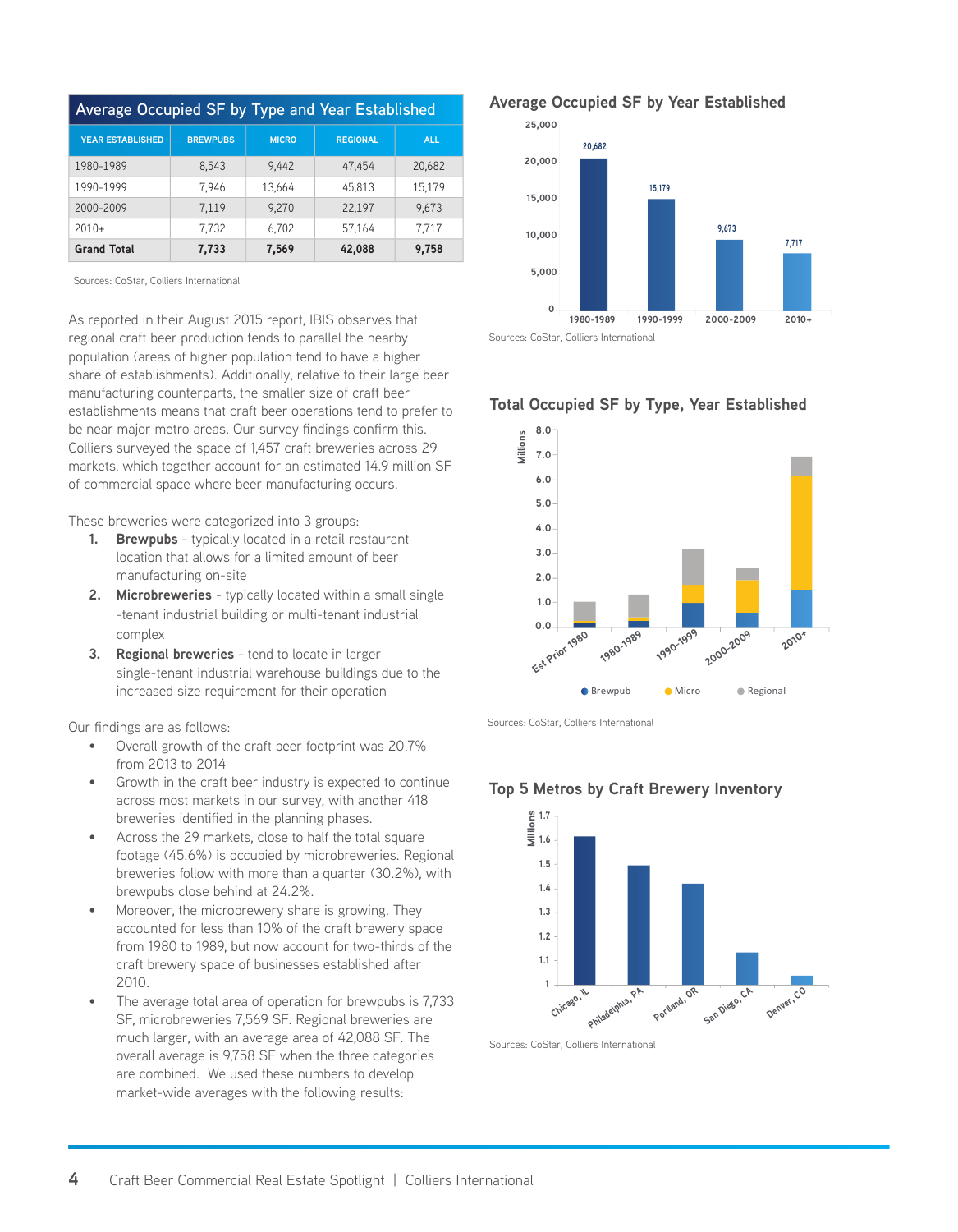Our survey shows that Chicago, IL is the country's craft beer capital,  **3,000** Our survey shows that Chicago, IL is the country's craft beer capital,  **2,500** with an estimated footprint of 1.6 million SF of craft brewery space. Philadelphia, PA (1.5 million SF); Portland, OR (1.4 million SF); San Diego, CA (1.1 million SF); and Denver, CO (1.0 million SF) round out  **500** the top 5 in terms of craft brewery space. Charlotte, NC, had the largest year-over-year growth rate from 2013 to 2014 at 77.0% with Chicago, IL at 65.9%, Columbia, SC at 47.9%, San Diego, CA at 45.9% and the state of Vermont treated as its own market with a 41.5% growth rate.  **1,000**





Sources: CoStar, Colliers International

The overall consensus through the survey of these 29 markets is that craft beer and the breweries within each market have resonated with the consumers as demand has picked up over the years and remained constant. This held true for all types of markets, big and small, urban, suburban and rural. An overwhelming three-quarters of markets indicated that their local craft beer industry is still well **59.4%** within the growth phase of the business cycle, portending an **89.5% 88.7% 81.1% 60%** optimistic view on the future growth of the industry. Optimism in the **40%** markets is further strengthened by the 418 breweries in the planning **20%** stages throughout the surveyed markets, which will lead to more **10.5% 11.3% 18.9%** increases in the total brewery inventory. The top 5 markets for breweries in planning are led by Denver, CO with 62; Portland, OR, San Diego, CA and Seattle, WA with 41 each; and Chicago, IL with 39. Which the consumers as demand has picked understand constant. This held true for all type small, urban, suburban and rural. An overwhord markets indicated that their local craft be within the growth phase of the business c **0% 80%**

## **Business Life Cycle of Craft Beer Markets Business Life Cycle of Colliers Craft Beer Markets**



The addition of new microbreweries and brewpubs will add modest amounts of square footage to each market, but the real impact on commercial real estate will be felt through expansion plans of existing microbreweries as they begin to make the transition into regional brewery operations. Breweries eventually reach a point where they outgrow their original space and start to gain market share through expanding their distribution channels, thereby driving them to take up larger swaths of space to accommodate their growing operation. A number of breweries have recently expanded their operations by opening large facilities, which will enable them to get their product quickly to an increased number of markets across the country. Most notably, California's Sierra Nevada Brewing Company recently opened a 300,000 SF facility in Mills River, NC and <u>Lagunitas Brewing Company</u>1 opened a new 300,000 SF facility in Chicago, IL. Additionally, Colorado's New Belgium Brewing Company completed a 133,000 SF facility in Asheville, NC.

## Craft Beer and the Repurposing of Commercial Real Estate Space

Typically, craft breweries operate in industrial space that has the infrastructure in a place with access to water, a sewer system and the power capacity necessary to run a full-scale brewery manufacturing operation. Through the repurposing of space, it is not uncommon for a brewery to set up operations in an antiquated industrial building. These opportunities are often sought out because they are usually cheap to acquire or lease, bring a sense of character to the brewery, and have the potential to offer tax incentives through revitalization efforts depending on programs in local jurisdictions. A brewery can bring new life to a vacant industrial building or retail shopping center and can help boost leasing demand. Locate a brewery in a walkable neighborhood, and it can become an instant draw for existing and potential residents. Landlords are taking note of craft beer as a growth industry, which will create an increased demand for their properties.

Craft beer is as much about getting creative with the space the brewery is located in as it is about creating unique beer recipes. Go into any real estate market, and you're sure to find a craft brewery in a repurposed location that other commercial real estate users surely passed on. Chicago's Argus Brewery makes its home in a building built in the early 1900s that was a former stable for the **Schlitz Brewing** horse teams and carriages. Other examples of breweries using repurposed space for their operations include Station 26 Brewing, which operates in an abandoned firehouse in Denver, CO, and Jailhouse Brewing Company in Hampton, GA, outside of Atlanta, which has their brewery and taproom in a former 1920s-era jail. Properties that are often overlooked by others have the potential to offer the perfect solution for craft brewers looking for commercial space.

Source: Colliers International

<sup>1</sup> As of September 10, 2015 Heineken has a 50% stake in Lagunitas in an effort to expand operations globally. Lagunitas will no longer be considered a craft brewery since Heineken has a stake greater than 25%. **0**

**1980-1989 1990-1999 2000-2009 2010+**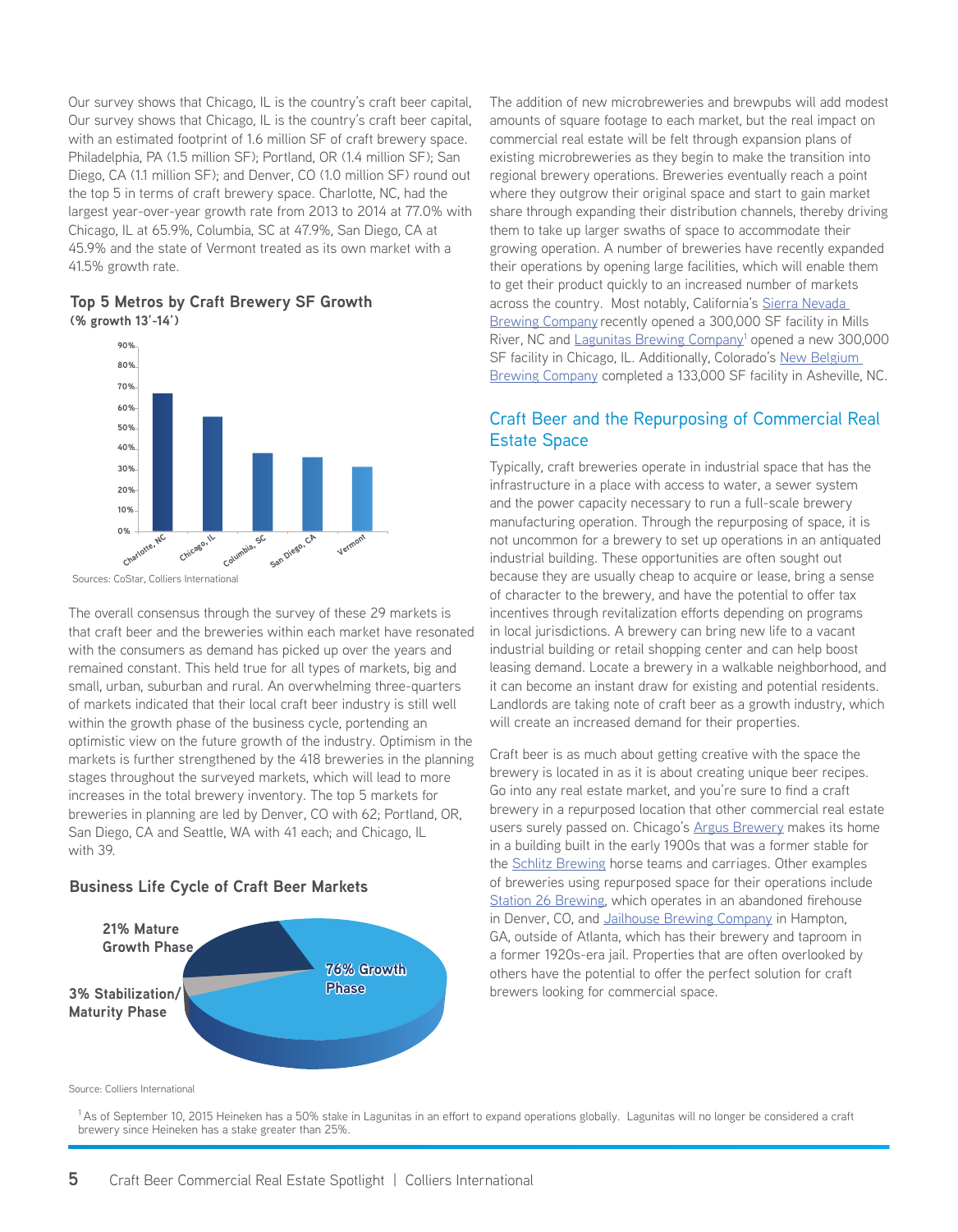In our survey, an estimated 40% of all establishments are located within multi-tenant space with the remaining 60% in singletenant buildings. The size of the operation influences the space considered. For example, 80% of regional breweries operate in a single-tenant buildings, while only 52% of microbreweries and 49% of brewpubs do the same. Our survey also revealed that the **52% No 34% Yes** more mature the local industry, the more likely top craft breweries will make use of retail-industrial space. The more mature the craft beer market, the more likely the top brands in that market will occupy retail-industrial space. About three-quarters of the best-<br>known craft brewers in the earliest growth phase markets are known craft brewers in the earliest growth phase markets are located in retail-industrial space, rising to 83% for the mature growth stage markets and **all** breweries that are in the stabilization/  $\overline{\phantom{a}}$  maturity markets.

## **MULTI-TENANT VS. SINGLE-TENANT**



**% of Occupied Space by Building Tenancy** 



#### **0% 50% 100% Real Estate Formats Used by Craft Breweries Real Estate Formats Used by Craft Breweries**

**Real Estate Formats Used by Craft Breweries**<br>Colliers markets were asked for the top 3 craft beer brands in their market and to identify which formats were used by those brands:

# % of Top Craft Breweries in Each Market by Type of  $\sim$  % of Top Craft Breweries **Facility**



**Sources: CoStar, Colliers International**

## **% of Occupied Space by Building Tenancy & Type % of Occupied Space by Building Tenancy & Type 80%**



**% of Occupied Space by Building Tenancy % of Single vs. Multi-Tenant Space by Year Established: Historical U.S. Craft Brewery Count by Category Regional Breweries** , of Single vs. Multi-Tenant Space by Year Established: **Region** 



#### it Breweries Using a Retail-Industrial **Facility by Maturity of Market** op Craft Breweries in Each Market by Type of the word Top Craft Breweries Using a Retail-Industrial



**1980-1989 1990-1999 2000-2009 2010+**

**2010+**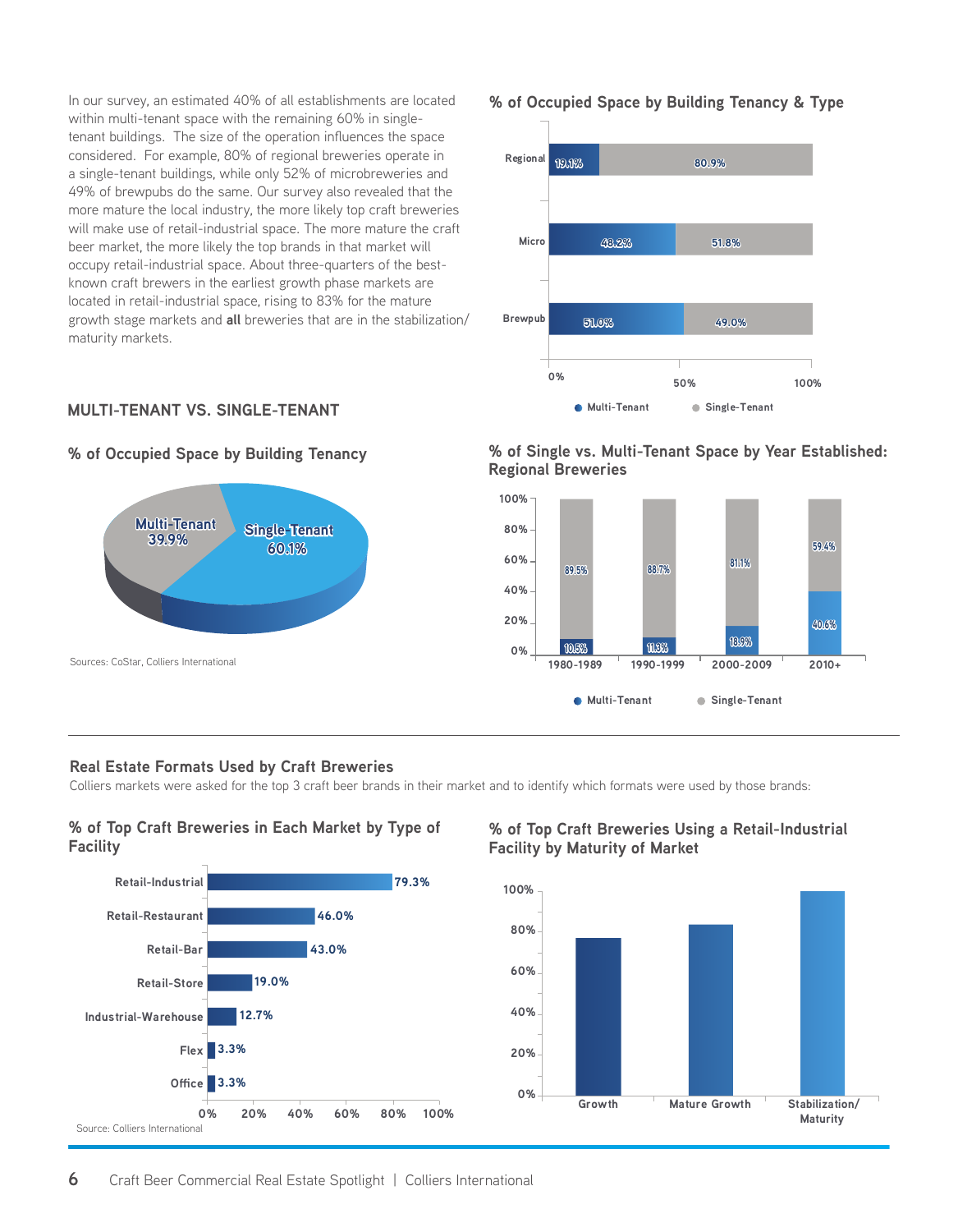| Ranking Craft Beer in Commercial Real Estate |                                     |                                                              |                                                        |                                        |                                                              |                                                                                       |
|----------------------------------------------|-------------------------------------|--------------------------------------------------------------|--------------------------------------------------------|----------------------------------------|--------------------------------------------------------------|---------------------------------------------------------------------------------------|
| <b>MARKET</b>                                | <b>RANK:</b><br><b>ESTIMATED SF</b> | <b>RANK: SF</b><br><b>GROWTH</b><br><b>RATE</b><br>$13 - 14$ | <b>RANK: PER-</b><br><b>CAPITA</b><br><b>FOOTPRINT</b> | <b>RANK: TOTAL</b><br><b>BREWERIES</b> | <b>RANK: TOTAL</b><br><b>BREWERIES</b><br><b>IN PLANNING</b> | <b>RANK: AVG HH</b><br><b>EXPENDITURE</b><br><b>ON BEER &amp;</b><br><b>ALE (MSA)</b> |
| Chicago, IL                                  | $\mathbf{1}$                        | $\overline{c}$                                               | 18                                                     | 2                                      | 5                                                            | 27                                                                                    |
| Philadelphia, PA                             | $\overline{c}$                      | 26                                                           | 10                                                     | 4                                      | 8                                                            | 16                                                                                    |
| Portland, OR                                 | 3                                   | 14                                                           | 4                                                      | $\mathbf{1}$                           | $\overline{c}$                                               | 17                                                                                    |
| San Diego, CA                                | 4                                   | 4                                                            | $\overline{7}$                                         | 6                                      | 4                                                            | 28                                                                                    |
| Denver, CO                                   | 5                                   | 19                                                           | 6                                                      | 5                                      | $\mathbf{1}$                                                 | 14                                                                                    |
| Seattle, WA                                  | 6                                   | 28                                                           | 11                                                     | 3                                      | 3                                                            | 21                                                                                    |
| Cincinnati, OH                               | $\overline{7}$                      | 20                                                           | 8                                                      | 13                                     | 14                                                           | 8                                                                                     |
| Asheville, NC                                | 8                                   | 15                                                           | $\mathbf{1}$                                           | 17                                     | 24                                                           | 3                                                                                     |
| Minneapolis-St.Paul, MN                      | 9                                   | 22                                                           | 14                                                     | $\overline{7}$                         | 19                                                           | 26                                                                                    |
| Vermont                                      | 10                                  | 5                                                            | 2                                                      | 12                                     | 22                                                           | $\overline{c}$                                                                        |
| Boston, MA                                   | 11                                  | 8                                                            | 22                                                     | 8                                      | 17                                                           | 24                                                                                    |
| Houston, TX                                  | 12                                  | 7                                                            | 25                                                     | 15                                     | 26                                                           | 23                                                                                    |
| Milwaukee, WI                                | 13                                  | 18                                                           | 9                                                      | 18                                     | 6                                                            | 25                                                                                    |
| Cleveland, OH                                | 14                                  | 25                                                           | 15                                                     | 9                                      | 16                                                           | 5                                                                                     |
| St. Louis, MO                                | 15                                  | 17                                                           | 20                                                     | 20                                     | 18                                                           | 10                                                                                    |
| Atlanta, GA                                  | 16                                  | 16                                                           | 24                                                     | 14                                     | 11                                                           | 20                                                                                    |
| NYC/Long Island, NY                          | 17                                  | 23                                                           | 29                                                     | 11                                     | $\overline{7}$                                               | 19                                                                                    |
| Madison, WI                                  | 18                                  | 24                                                           | 5                                                      | 16                                     | 23                                                           | 13                                                                                    |
| Maine                                        | 19                                  | 12                                                           | 13                                                     | 10 <sup>1</sup>                        | 10                                                           | 22                                                                                    |
| Nashville, TN                                | 20                                  | 10                                                           | 19                                                     | 19                                     | 9                                                            | 9                                                                                     |
| Charlotte, NC                                | 21                                  | $\mathbf{1}$                                                 | 23                                                     | 25                                     | 21                                                           | 11                                                                                    |
| Kansas City, MO                              | 22                                  | 21                                                           | 21                                                     | 22                                     | 20                                                           | 15                                                                                    |
| South Florida                                | 23                                  | 13                                                           | 28                                                     | 21                                     | 12                                                           | 18                                                                                    |
| San Francisco, CA                            | 24                                  | 9                                                            | 12                                                     | 24                                     | 13                                                           | 29                                                                                    |
| Grand Rapids, MI                             | 25                                  | 27                                                           | 16                                                     | 23                                     | 25                                                           | $\overline{7}$                                                                        |
| Charleston, SC                               | 26                                  | 6                                                            | 17                                                     | 27                                     | 28                                                           | 6                                                                                     |
| Columbus, OH                                 | 27                                  | 11                                                           | 26                                                     | 26                                     | 27                                                           | 4                                                                                     |
| Greenville, SC                               | 28                                  | 29                                                           | 3                                                      | 29                                     | 15                                                           | 1                                                                                     |
| Columbia, SC                                 | 29                                  | 3                                                            | 27                                                     | 28                                     | 29                                                           | 12                                                                                    |
| <b>Grand Total</b>                           | 14,921,662                          | 20.7%                                                        | 0.15                                                   | 1,457                                  | 418                                                          | \$164.47                                                                              |

## **Findings**

- There is an estimated total of 14.9 million SF of space occupied by craft breweries in the surveyed markets. Chicago, IL ranked frst with 1.6 million SF while Columbia, SC ranked last with a total of 33,000 SF.
- From 2013 to 2014 craft beer experienced a 20.7% growth rate in occupied space across the surveyed markets. Charlotte, NC ranked first with 77.0% growth rate while Greenville, SC ranked last with a 2.7% growth rate from 2013 to 2014.
- The average per-capita footprint for all markets is 0.15 SF. Asheville, NC ranked highest with a per-capita footprint of 1.58 followed by Vermont at 0.86.
- A total of 1,457 breweries were surveyed across the 29 markets. Portland, OR had the most at 196 total breweries followed by Chicago, IL (144); Seattle, WA (119); Philadelphia, PA (116); and Denver, CO (114).
- The average total household expenditure on beer and ale per year out of all the markets was \$164.47. Greenville, SC ranked highest with an average household expenditure of \$175.78 while San Francisco, CA ranked the lowest at \$153.48.

Sources: CoStar, Brewers Association, Colliers International, Investopedia, BLS Consumer Expenditure Survey, American Community Survey Note: Estimated SF only includes brewpubs, micro & regional breweries. We took averages of brewpubs and microbreweries based on year established (1980-1989, 1990-1999, 2000-2009, 2010-present) to develop estimates of space where data was not readily available.